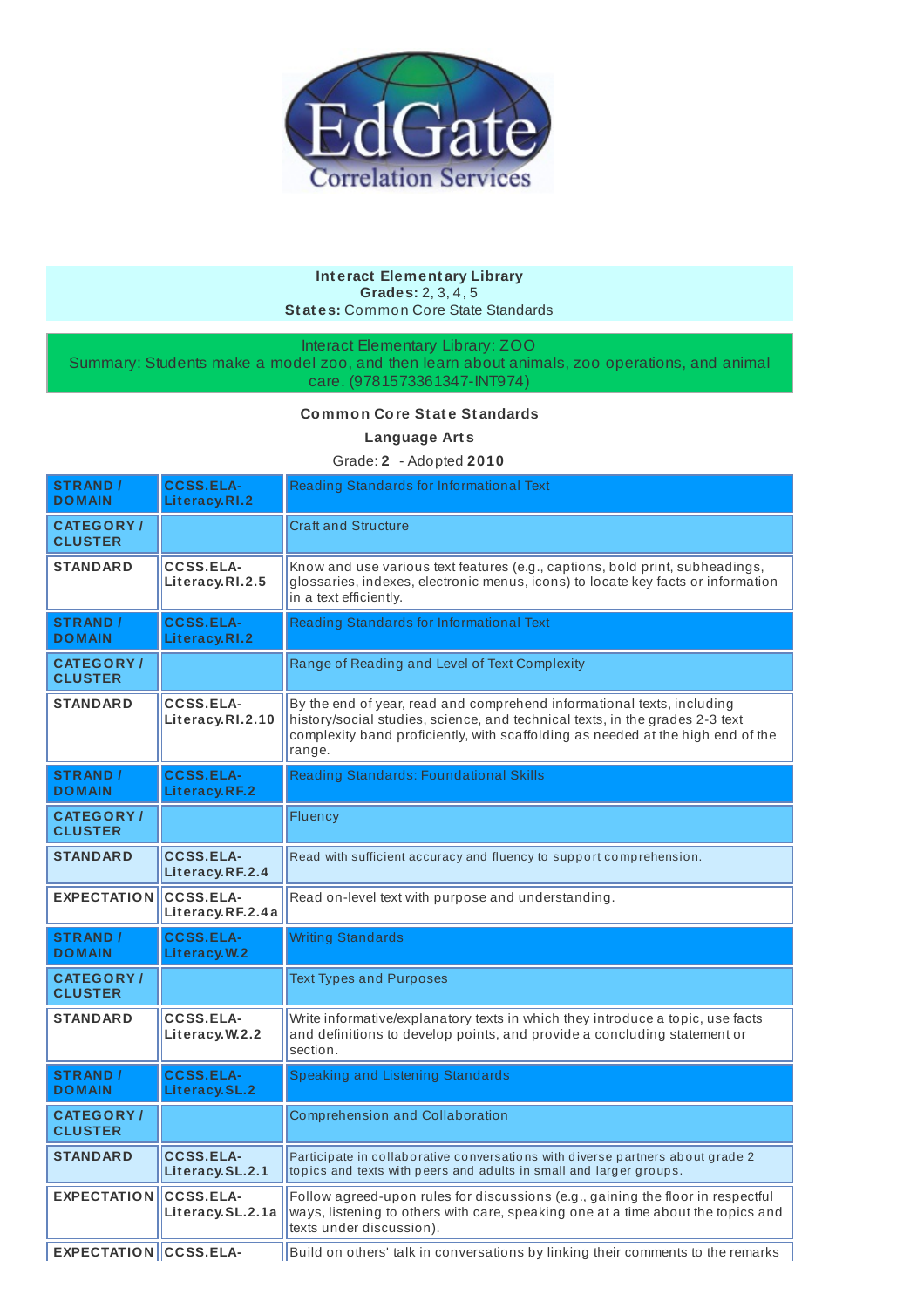|                         | $\ $ Literacy.SL.2.1b $\ $ of others. |                                                                                                                                                |
|-------------------------|---------------------------------------|------------------------------------------------------------------------------------------------------------------------------------------------|
| EXPECTATION CCSS.ELA-   |                                       | $\parallel$ Ask for clarification and further explanation as needed about the topics and<br>$\ $ Literacy.SL.2.1c $\ $ texts under discussion. |
| Grade: 3 - Adopted 2010 |                                       |                                                                                                                                                |

| <b>STRAND /</b><br><b>DOMAIN</b>   | <b>CCSS.ELA-</b><br>Literacy.RI.3    | Reading Standards for Informational Text                                                                                                                                                                                      |  |
|------------------------------------|--------------------------------------|-------------------------------------------------------------------------------------------------------------------------------------------------------------------------------------------------------------------------------|--|
| <b>CATEGORY/</b><br><b>CLUSTER</b> |                                      | Range of Reading and Level of Text Complexity                                                                                                                                                                                 |  |
| <b>STANDARD</b>                    | <b>CCSS.ELA-</b><br>Literacy.RI.3.10 | By the end of the year, read and comprehend informational texts, including<br>history/social studies, science, and technical texts, at the high end of the<br>grades 2-3 text complexity band independently and proficiently. |  |
| <b>STRAND /</b><br><b>DOMAIN</b>   | <b>CCSS.ELA-</b><br>Literacy.RF.3    | Reading Standards: Foundational Skills                                                                                                                                                                                        |  |
| <b>CATEGORY/</b><br><b>CLUSTER</b> |                                      | Fluency                                                                                                                                                                                                                       |  |
| <b>STANDARD</b>                    | <b>CCSS.ELA-</b><br>Literacy.RF.3.4  | Read with sufficient accuracy and fluency to support comprehension.                                                                                                                                                           |  |
| <b>EXPECTATION</b>                 | <b>CCSS.ELA-</b><br>Literacy.RF.3.4a | Read on-level text with purpose and understanding.                                                                                                                                                                            |  |
| <b>STRAND /</b><br><b>DOMAIN</b>   | <b>CCSS.ELA-</b><br>Literacy.W.3     | <b>Writing Standards</b>                                                                                                                                                                                                      |  |
| <b>CATEGORY/</b><br><b>CLUSTER</b> |                                      | <b>Text Types and Purposes</b>                                                                                                                                                                                                |  |
| <b>STANDARD</b>                    | <b>CCSS.ELA-</b><br>Literacy.W.3.2   | Write informative/explanatory texts to examine a topic and convey ideas and<br>information clearly.                                                                                                                           |  |
| <b>EXPECTATION</b>                 | <b>CCSS.ELA-</b><br>Literacy.W.3.2b  | Develop the topic with facts, definitions, and details.                                                                                                                                                                       |  |
| <b>STRAND /</b><br><b>DOMAIN</b>   | <b>CCSS.ELA-</b><br>Literacy.W.3     | <b>Writing Standards</b>                                                                                                                                                                                                      |  |
| <b>CATEGORY/</b><br><b>CLUSTER</b> |                                      | Research to Build and Present Knowledge                                                                                                                                                                                       |  |
| <b>STANDARD</b>                    | <b>CCSS.ELA-</b><br>Literacy.W.3.7   | Conduct short research projects that build knowledge about a topic.                                                                                                                                                           |  |
| <b>STANDARD</b>                    | CCSS.ELA-<br>Literacy.W.3.8          | Recall information from experiences or gather information from print and digital<br>sources; take brief notes on sources and sort evidence into provided<br>categories.                                                       |  |
| <b>STRAND /</b><br><b>DOMAIN</b>   | <b>CCSS.ELA-</b><br>Literacy.W.3     | <b>Writing Standards</b>                                                                                                                                                                                                      |  |
| <b>CATEGORY/</b><br><b>CLUSTER</b> |                                      | Range of Writing                                                                                                                                                                                                              |  |
| <b>STANDARD</b>                    | <b>CCSS.ELA-</b><br>Literacy.W.3.10  | Write routinely over extended time frames (time for research, reflection, and<br>revision) and shorter time frames (a single sitting or a day or two) for a range of<br>discipline-specific tasks, purposes, and audiences.   |  |
| <b>STRAND /</b><br><b>DOMAIN</b>   | <b>CCSS.ELA-</b><br>Literacy.SL.3    | Speaking and Listening Standards                                                                                                                                                                                              |  |
| <b>CATEGORY/</b><br><b>CLUSTER</b> |                                      | <b>Comprehension and Collaboration</b>                                                                                                                                                                                        |  |
| <b>STANDARD</b>                    | <b>CCSS.ELA-</b><br>Literacy.SL.3.1  | Engage effectively in a range of collaborative discussions (one-on-one, in groups,<br>and teacher-led) with diverse partners on grade 3 topics and texts, building on<br>others' ideas and expressing their own clearly.      |  |
| <b>EXPECTATION</b>                 | <b>CCSS.ELA-</b><br>Literacy.SL.3.1a | Come to discussions prepared, having read or studied required material;<br>explicitly draw on that preparation and other information known about the topic<br>to explore ideas under discussion.                              |  |
| <b>EXPECTATION</b>                 | <b>CCSS.ELA-</b><br>Literacy.SL.3.1b | Follow agreed-upon rules for discussions (e.g., gaining the floor in respectful<br>ways, listening to others with care, speaking one at a time about the topics and<br>texts under discussion).                               |  |
| <b>EXPECTATION</b>                 | <b>CCSS.ELA-</b><br>Literacy.SL.3.1c | Ask questions to check understanding of information presented, stay on topic,<br>and link their comments to the remarks of others.                                                                                            |  |
| <b>EXPECTATION</b>                 | <b>CCSS.ELA-</b><br>Literacy.SL.3.1d | Explain their own ideas and understanding in light of the discussion.                                                                                                                                                         |  |

Grade: **4** - Adopted **2010**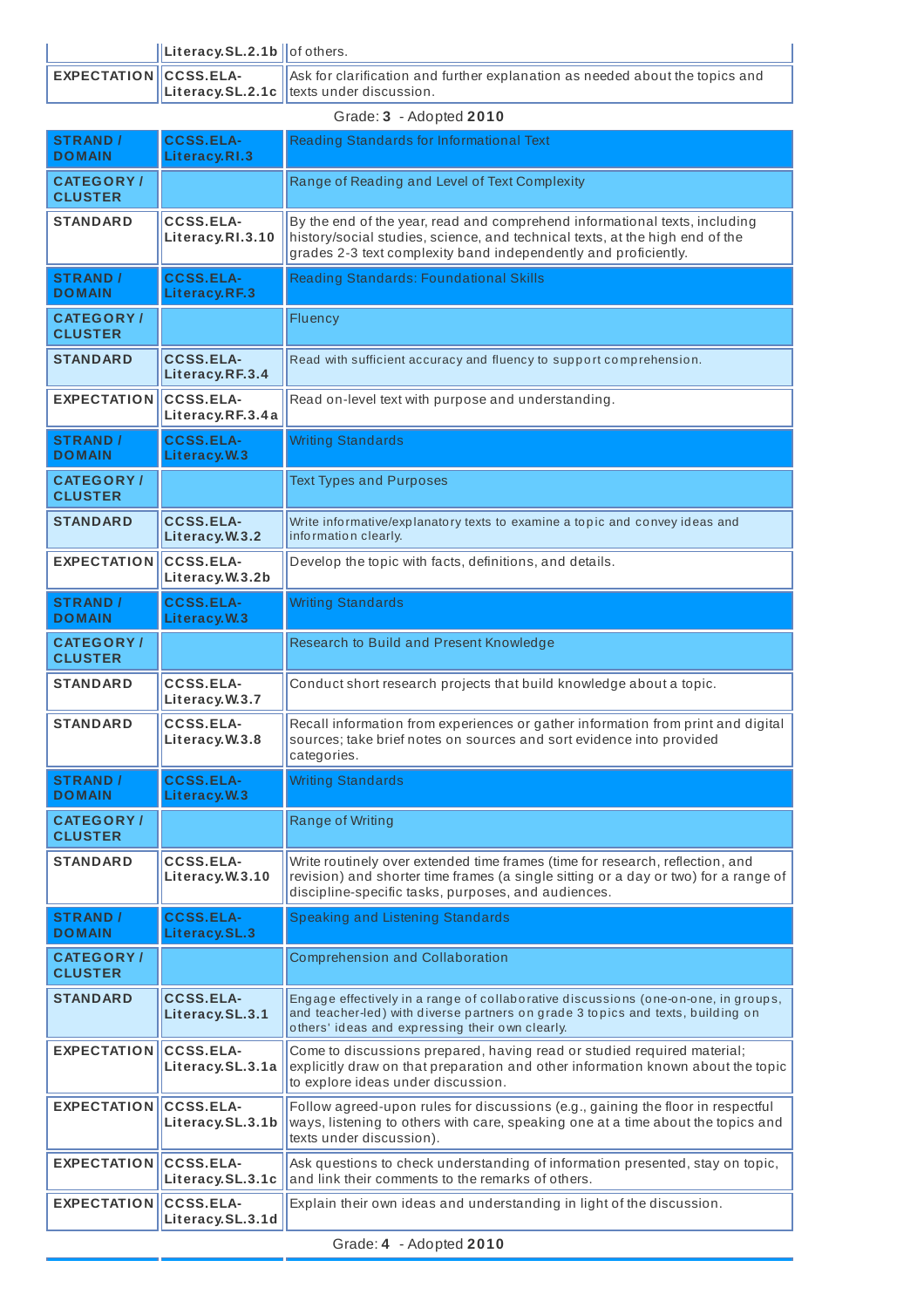| <b>STRAND /</b><br><b>DOMAIN</b>    | <b>CCSS.ELA-</b><br>Literacy.RI.4    | Reading Standards for Informational Text                                                                                                                                                                                                            |  |
|-------------------------------------|--------------------------------------|-----------------------------------------------------------------------------------------------------------------------------------------------------------------------------------------------------------------------------------------------------|--|
| <b>CATEGORY/</b><br><b>CLUSTER</b>  |                                      | Integration of Knowledge and Ideas                                                                                                                                                                                                                  |  |
| <b>STANDARD</b>                     | <b>CCSS.ELA-</b><br>Literacy.RI.4.8  | Explain how an author uses reasons and evidence to support particular points<br>in a text.                                                                                                                                                          |  |
| <b>STRAND /</b><br><b>DOMAIN</b>    | <b>CCSS.ELA-</b><br>Literacy.RI.4    | Reading Standards for Informational Text                                                                                                                                                                                                            |  |
| <b>CATEGORY/</b><br><b>CLUSTER</b>  |                                      | Range of Reading and Level of Text Complexity                                                                                                                                                                                                       |  |
| <b>STANDARD</b>                     | <b>CCSS.ELA-</b><br>Literacy.RI.4.10 | By the end of year, read and comprehend informational texts, including<br>history/social studies, science, and technical texts, in the grades 4-5 text<br>complexity band proficiently, with scaffolding as needed at the high end of the<br>range. |  |
| <b>STRAND /</b><br><b>DOMAIN</b>    | <b>CCSS.ELA-</b><br>Literacy.RF.4    | <b>Reading Standards: Foundational Skills</b>                                                                                                                                                                                                       |  |
| <b>CATEGORY/</b><br><b>CLUSTER</b>  |                                      | Fluency                                                                                                                                                                                                                                             |  |
| <b>STANDARD</b>                     | <b>CCSS.ELA-</b><br>Literacy.RF.4.4  | Read with sufficient accuracy and fluency to support comprehension.                                                                                                                                                                                 |  |
| <b>EXPECTATION</b>                  | <b>CCSS.ELA-</b><br>Literacy.RF.4.4a | Read on-level text with purpose and understanding.                                                                                                                                                                                                  |  |
| <b>STRAND /</b><br><b>DOMAIN</b>    | <b>CCSS.ELA-</b><br>Literacy.W.4     | <b>Writing Standards</b>                                                                                                                                                                                                                            |  |
| <b>CATEGORY/</b><br><b>CLUSTER</b>  |                                      | <b>Text Types and Purposes</b>                                                                                                                                                                                                                      |  |
| <b>STANDARD</b>                     | <b>CCSS.ELA-</b><br>Literacy.W.4.2   | Write informative/explanatory texts to examine a topic and convey ideas and<br>information clearly.                                                                                                                                                 |  |
| <b>EXPECTATION</b>                  | <b>CCSS.ELA-</b><br>Literacy.W.4.2b  | Develop the topic with facts, definitions, concrete details, quotations, or other<br>information and examples related to the topic.                                                                                                                 |  |
| <b>STRAND /</b><br><b>DOMAIN</b>    | <b>CCSS.ELA-</b><br>Literacy.W.4     | <b>Writing Standards</b>                                                                                                                                                                                                                            |  |
| <b>CATEGORY /</b><br><b>CLUSTER</b> |                                      | Production and Distribution of Writing                                                                                                                                                                                                              |  |
| <b>STANDARD</b>                     | <b>CCSS.ELA-</b><br>Literacy.W.4.4   | Produce clear and coherent writing in which the development and organization<br>are appropriate to task, purpose, and audience. (Grade-specific expectations<br>for writing types are defined in standards 1-3 above.)                              |  |
|                                     |                                      |                                                                                                                                                                                                                                                     |  |
| <b>STRAND /</b><br><b>DOMAIN</b>    | <b>CCSS.ELA-</b><br>Literacy.W.4     | <b>Writing Standards</b>                                                                                                                                                                                                                            |  |
| <b>CATEGORY/</b><br><b>CLUSTER</b>  |                                      | Research to Build and Present Knowledge                                                                                                                                                                                                             |  |
| <b>STANDARD</b>                     | <b>CCSS.ELA-</b><br>Literacy.W.4.7   | Conduct short research projects that build knowledge through investigation of<br>different aspects of a topic.                                                                                                                                      |  |
| <b>STANDARD</b>                     | <b>CCSS.ELA-</b><br>Literacy.W.4.8   | Recall relevant information from experiences or gather relevant information from<br>print and digital sources; take notes and categorize information, and provide a<br>list of sources.                                                             |  |
| <b>STRAND /</b><br><b>DOMAIN</b>    | <b>CCSS.ELA-</b><br>Literacy.W.4     | <b>Writing Standards</b>                                                                                                                                                                                                                            |  |
| <b>CATEGORY/</b><br><b>CLUSTER</b>  |                                      | Research to Build and Present Knowledge                                                                                                                                                                                                             |  |
| <b>STANDARD</b>                     | <b>CCSS.ELA-</b><br>Literacy.W.4.9   | Draw evidence from literary or informational texts to support analysis, reflection,<br>and research.                                                                                                                                                |  |
| <b>EXPECTATION</b>                  | <b>CCSS.ELA-</b><br>Literacy.W.4.9b  | Apply grade 4 reading standards to informational texts (e.g., "Explain how an<br>author uses reasons and evidence to support particular points in a text").                                                                                         |  |
| <b>STRAND /</b><br><b>DOMAIN</b>    | <b>CCSS.ELA-</b><br>Literacy.W.4     | <b>Writing Standards</b>                                                                                                                                                                                                                            |  |
| <b>CATEGORY /</b><br><b>CLUSTER</b> |                                      | Range of Writing                                                                                                                                                                                                                                    |  |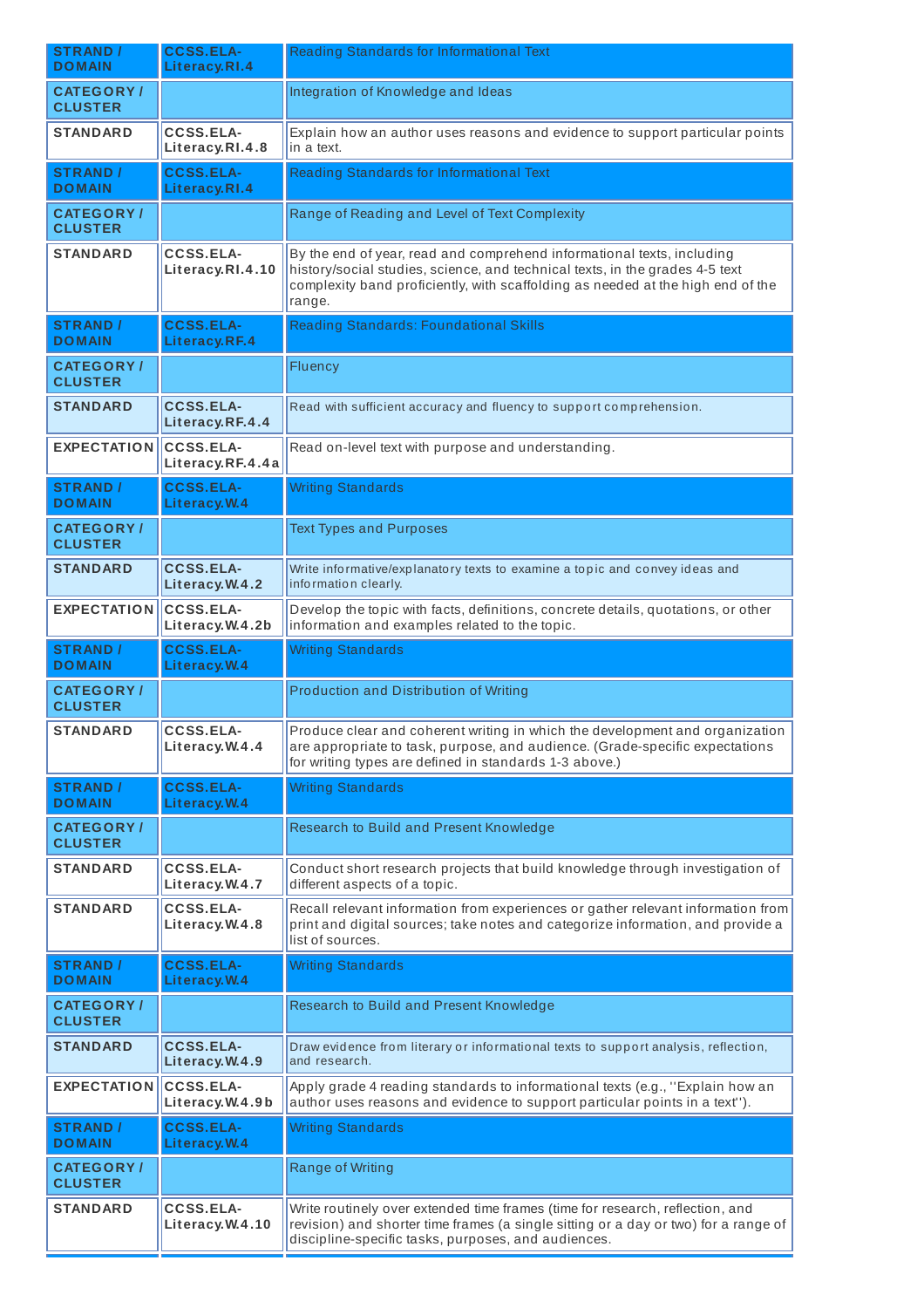| <b>STRAND /</b><br><b>DOMAIN</b>   | <b>CCSS.ELA-</b><br>Literacy.SL.4    | Speaking and Listening Standards                                                                                                                                                                                                              |
|------------------------------------|--------------------------------------|-----------------------------------------------------------------------------------------------------------------------------------------------------------------------------------------------------------------------------------------------|
| <b>CATEGORY/</b><br><b>CLUSTER</b> |                                      | <b>Comprehension and Collaboration</b>                                                                                                                                                                                                        |
| <b>STANDARD</b>                    | <b>CCSS.ELA-</b><br>Literacy.SL.4.1  | Engage effectively in a range of collaborative discussions (one-on-one, in groups,<br>and teacher-led) with diverse partners on grade 4 topics and texts, building on<br>others' ideas and expressing their own clearly.                      |
| <b>EXPECTATION</b>                 | CCSS.ELA-<br>Literacy.SL.4.1a        | Come to discussions prepared, having read or studied required material;<br>explicitly draw on that preparation and other information known about the topic<br>to explore ideas under discussion.                                              |
| <b>EXPECTATION</b>                 | <b>CCSS.ELA-</b><br>Literacy.SL.4.1b | Follow agreed-upon rules for discussions and carry out assigned roles.                                                                                                                                                                        |
| <b>EXPECTATION</b>                 | <b>CCSS.ELA-</b><br>Literacy.SL.4.1c | Pose and respond to specific questions to clarify or follow up on information,<br>and make comments that contribute to the discussion and link to the remarks of<br>others.                                                                   |
| <b>STRAND /</b><br><b>DOMAIN</b>   | <b>CCSS.ELA-</b><br>Literacy.SL.4    | Speaking and Listening Standards                                                                                                                                                                                                              |
| <b>CATEGORY/</b><br><b>CLUSTER</b> |                                      | Presentation of Knowledge and Ideas                                                                                                                                                                                                           |
| <b>STANDARD</b>                    | <b>CCSS.ELA-</b><br>Literacy.SL.4.6  | Differentiate between contexts that call for formal English (e.g., presenting<br>ideas) and situations where informal discourse is appropriate (e.g., small-<br>group discussion); use formal English when appropriate to task and situation. |
| <b>STRAND /</b><br><b>DOMAIN</b>   | <b>CCSS.ELA-</b><br>Literacy.L.4     | Language Standards                                                                                                                                                                                                                            |
| <b>CATEGORY/</b><br><b>CLUSTER</b> |                                      | Knowledge of Language                                                                                                                                                                                                                         |
| <b>STANDARD</b>                    | <b>CCSS.ELA-</b><br>Literacy.L.4.3   | Use knowledge of language and its conventions when writing, speaking, reading, or<br>listening.                                                                                                                                               |
| <b>EXPECTATION</b>                 | <b>CCSS.ELA-</b><br>Literacy.L.4.3c  | Differentiate between contexts that call for formal English (e.g., presenting<br>ideas) and situations where informal discourse is appropriate (e.g., small-<br>group discussion).                                                            |

| Grade: 5 | - Adopted $2010$ |  |
|----------|------------------|--|
|          |                  |  |

| <b>STRAND /</b><br><b>DOMAIN</b>   | <b>CCSS.ELA-</b><br>Literacy.RI.5   | Reading Standards for Informational Text                                                                                                                                                                                      |
|------------------------------------|-------------------------------------|-------------------------------------------------------------------------------------------------------------------------------------------------------------------------------------------------------------------------------|
| <b>CATEGORY/</b><br><b>CLUSTER</b> |                                     | Integration of Knowledge and Ideas                                                                                                                                                                                            |
| <b>STANDARD</b>                    | CCSS.ELA-<br>Literacy.RI.5.7        | Draw on information from multiple print or digital sources, demonstrating the<br>ability to locate an answer to a question quickly or to solve a problem efficiently.                                                         |
| <b>STANDARD</b>                    | <b>CCSS.ELA-</b><br>Literacy.RI.5.8 | Explain how an author uses reasons and evidence to support particular points<br>in a text, identifying which reasons and evidence support which point(s).                                                                     |
| <b>STANDARD</b>                    | CCSS.ELA-<br>Literacy.RI.5.9        | Integrate information from several texts on the same topic in order to write or<br>speak about the subject knowledgeably.                                                                                                     |
| <b>STRAND /</b><br><b>DOMAIN</b>   | <b>CCSS.ELA-</b><br>Literacy.RI.5   | Reading Standards for Informational Text                                                                                                                                                                                      |
| <b>CATEGORY/</b><br><b>CLUSTER</b> |                                     | Range of Reading and Level of Text Complexity                                                                                                                                                                                 |
| <b>STANDARD</b>                    | CCSS.ELA-<br>Literacy.RI.5.10       | By the end of the year, read and comprehend informational texts, including<br>history/social studies, science, and technical texts, at the high end of the<br>grades 4-5 text complexity band independently and proficiently. |
| <b>STRAND /</b><br><b>DOMAIN</b>   | <b>CCSS.ELA-</b><br>Literacy.RF.5   | <b>Reading Standards: Foundational Skills</b>                                                                                                                                                                                 |
| <b>CATEGORY/</b><br><b>CLUSTER</b> |                                     | Fluency                                                                                                                                                                                                                       |
| <b>STANDARD</b>                    | CCSS.ELA-<br>Literacy.RF.5.4        | Read with sufficient accuracy and fluency to support comprehension.                                                                                                                                                           |
| <b>EXPECTATION</b>                 | CCSS.ELA-<br>Literacy.RF.5.4a       | Read on-level text with purpose and understanding.                                                                                                                                                                            |
| <b>STRAND /</b><br><b>DOMAIN</b>   | <b>CCSS.ELA-</b><br>Literacy. W.5   | <b>Writing Standards</b>                                                                                                                                                                                                      |
| <b>CATEGORY/</b><br><b>CLUSTER</b> |                                     | <b>Text Types and Purposes</b>                                                                                                                                                                                                |